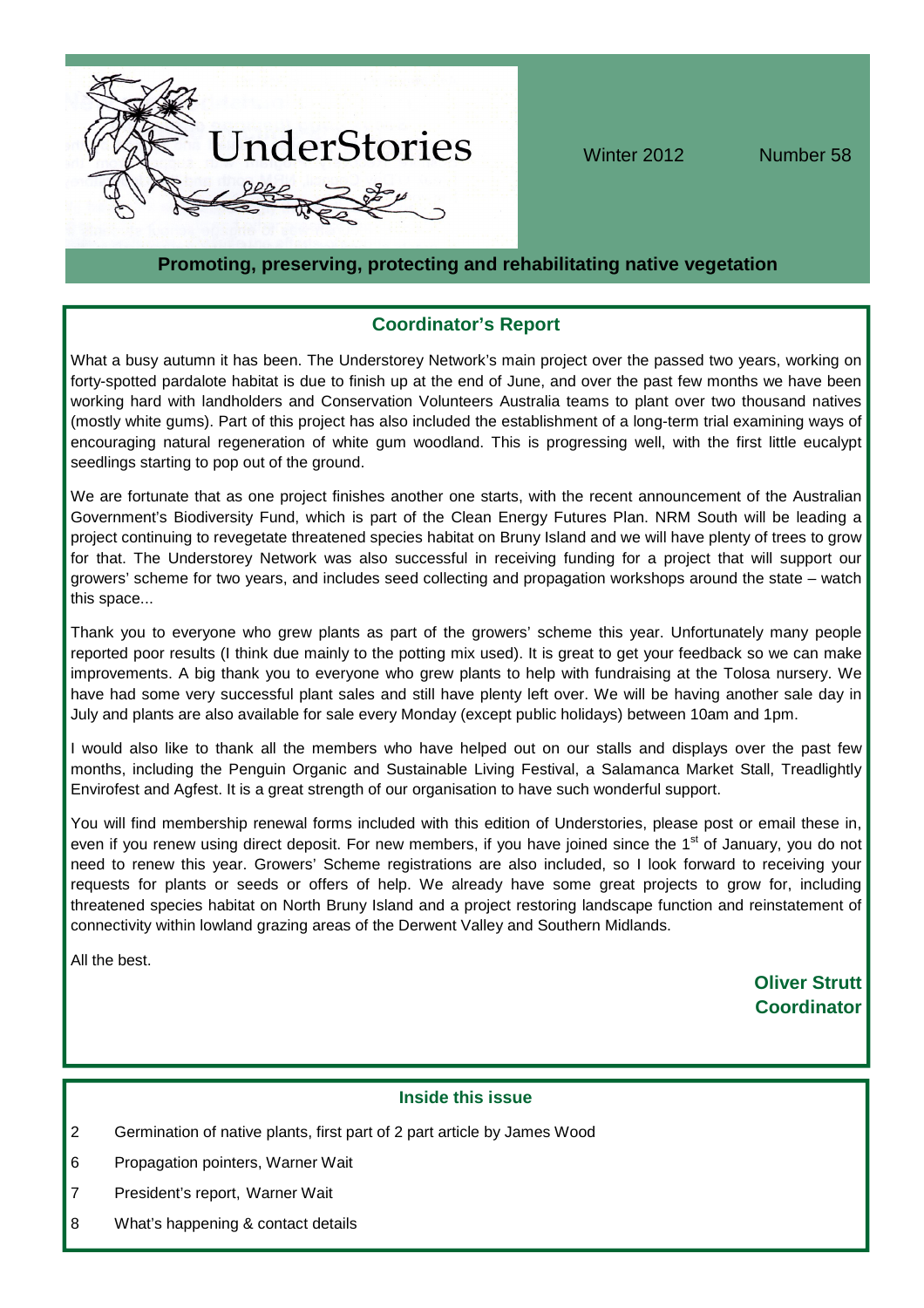# **Germination of native plants: the science and experiences of the Tasmanian Seed bank**

*James Wood is the seed bank manager of the Royal Tasmanian Botanical Gardens. He has worked in seed conservation for 22 years, initially working at the seed bank program of the Royal Botanic Gardens Kew and then moving to Hobart in 2006. He has been involved in germination studies for over 16 years finding it fascinating, frustrating and fun.*

This article continues in the next Understories edition*.*

Most people interested in propagating of native plants can be frustrated by the difficulty that some seeds present. Whether it is for horticulture or conservation programs many plants are routinely dealt with through vegetative propagation, but this poses problems. For the horticulturist it severely impairs selective breeding for better forms. For the conservationist it poses the serious problem of diminishing or skewing the gene pool of material used for reintroduction or restoration purposes.

I work in the field of seed conservation at the seed bank of the Royal Tasmanian Botanical Gardens. The aim of seed bank programs is to safeguard the genetic diversity of wild plant populations by holding seed collections in long-term, sub-zero storage. When collecting we try to ensure we get good genetic sampling. In the laboratory we make sure that this diversity isn't skewed by the cleaning process, that the seeds we hold are of high quality and that the viability is maintained once the collections enter storage. However all of this time and effort relies on the fact that we can eventually turn our seeds back into plants, and the cheapest and simplest means of doing that is to get the seeds to germinate. Unfortunately the germination of wild species is not that easy. This makes germination testing a very large part of the work carried out at a seed bank.

### **Germination testing at the seed bank**

The Tasmanian seed bank opened in late 2005 and by the end of 2011 we had set-up over 3,560 tests on 830 collections. The tests we perform can run from as little as four weeks to as long two years, but a usual length of time is about 20 weeks. Germination trials are conducted on any collection which has greater than 500 seeds. These trials are performed in temperature and light controlled incubators. The seed bank currently has nine incubators with a set daily light period of 10 hours light, 14 hours dark. Six of these are running at constant temperatures from 5°C to 30°C, in 5 degree steps. The remaining three incubators are set to alternate temperatures, with the temperatures warmer during the light period and cooler during the dark period. The reason for configuring these alternating regimes will be discussed later in this article.

The seeds tested are sown onto the surface of a 1% Agar gel held in 9cm plastic petri dishes. We use this medium as it is relatively sterile, fairly cheap and hydration levels are easy to monitor and maintain. Additionally as the gel and dish are clear, germination is fairly easy to observe and record. Germination is recorded weekly on paper testing sheets and at the end of every test we cut test any remaining seeds to assess the quality.



**Figure 1:** Standard materials used in germination testing at the Tasmanian Seed Conservation Centre. Germination test sheets, seeds sown on Petri dishes of 1% Agar gel, seed packets, forceps and marker pens.

## **Why are wild species difficult to germinate?**

People often experience problems trying to propagate native plants from seed. Germination is often very slow, sporadic, poor or even absent. It should be recognized that some failure is often due to seed quality. Some species can be very poor seed producers. For example in the last few years we have tried to make collections of montane daisy bush species but regularly find that most, if not all, of the seed produced is empty or aborted. The reasons for these failures are not well understood and are probably varied. The important thing to remember here is to cut-test a sample of your seed before sowing to check that you actually have viable seed.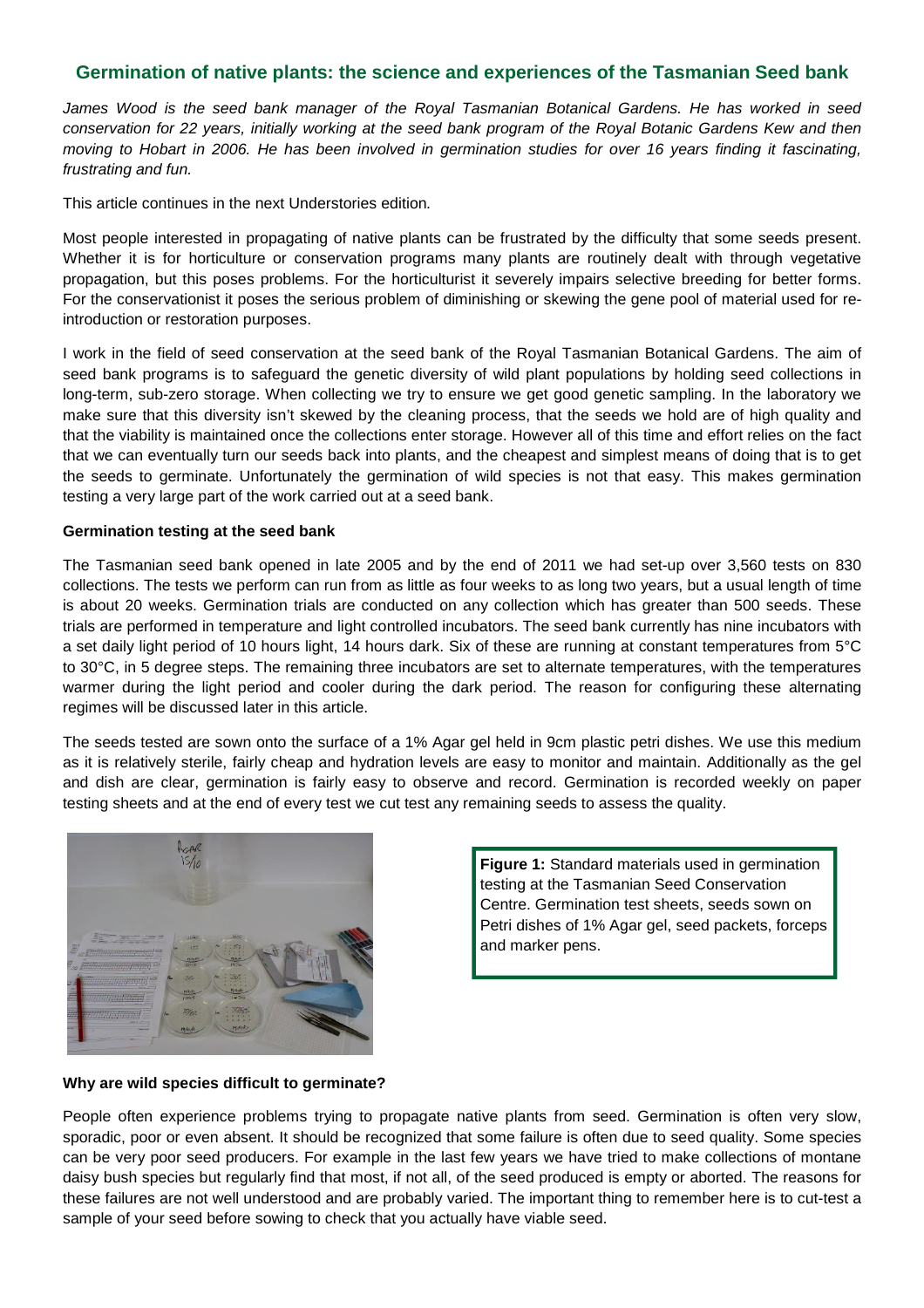But even with good healthy seed, germination can often fail. A failure of a healthy seed to germinate given water, air and nutrients is referred to as seed dormancy. Although frustrating, seed dormancy plays an important part in the life cycle of many plants. With some plants non-dormant seed is shed in vast quantities each year and the seeds germinate wherever they may land. Most of these seedlings will be doomed to failure as they try to grow in unsuitable conditions or try to compete with larger established plants. Small roots and tiny leaves struggle to find water, nutrient and light and so the seedling perishes. An alternative strategy is shed dormant seeds. These seeds will sit in the soil for several years monitoring the conditions around them and waiting for environmental clues that tell them that competition is low and the chances of establishment are high.

For species bearing dormant seed this behavior allows them to develop semi-persistent, soil seed banks. In some habitats the seed sits in the soil for several years waiting for a disturbance event to remove competition (like a bush fire, for example)

The success in germinating seeds here at the Tasmanian Seed Conservation Centre is fairly similar to other seed bank programs. About 40% of the material collected in our program is very straightforward. These are mostly nondormant collections, meaning the seeds germinate readily and usually under a wide range of temperatures. The other component of this easy, 40% fraction is hard-seeded (Physically Dormant) collections. An additional 15% of collections are slightly tricky to germinate and require 1-3 months of pre-conditioning to induce germination. The remaining 45% of collections are very dormant and pose significant problems.

In their studies seed scientists categorize dormancies in a variety of ways. To explain some of the most commonly encountered problems I'm going to review the three most commonly researched dormancy types.

## **Physical Dormancy**

These are the "hard-seeded" species, where the seed coat stops the uptake of water and so prevents germination. Physically Dormant seeds will be familiar to us all, with common examples like *Acacia* and native peas. Here the seed coat needs to be cracked (typically using hot water) prior to sowing. Unlike the other dormancy traits, Physical Dormancy is very strongly correlated with taxonomy and is common in plant families like Mimosaceae, Fabaceae, Caesalpinaceae, Malvaceae, Convolvulaceae and Rhamnaceae. This is not to say all members of these families are Physically Dormant, just that it's more often the case. For example *Acacia* species are typically hard-seeded however *Acacia harpophylla* (Queensland/NSW) is not. The term "hard-seeded" is commonly used to refer to Physically Dormant seeds, but the colloquial term is a bit deceptive. Seed coats do not necessarily have to be "hard" to be water repellant. The small seeds of *Pomaderris* and *Spyridium* species have rather soft, leathery coats but these are impenetrable to water. Tests conducted at the Tasmanian Seed bank have shown that without treatments to crack the coat, 0-10% germination is a typical response, however with coat-cracking germination responses of 70- 100% are achievable.

People often associate hard-seededness with seeds having thick, woody coats. It would seem natural to assume that thick stone fruited species would benefit from scarification, but this doesn't appear to be true. Some thick coats or covering can slow the uptake of water but they do not pose a serious barrier to water getting in or, for that matter, the seed getting out. Stones can benefit from an overnight soak in water to improve imbibition but ultimately making sure they have good contact with the germination medium is crucial for water uptake. This may go some way to explain the old gardener's tips of planting larger seeds deeper into the pot.

## **Cracking Physical Dormancy**

The classic treatment for cracking Physical Dormancy for home practitioners is placing the seeds in boiling or near boiling water. In seed banks we typically remove Physical Dormancy for thinner coated species by chipping the seed coat under a dissection microscope with a scalpel. For thick coated species like some Acacia's we use needle files and abrade a groove in the coat until we hit the storage tissue. Such techniques are obviously time consuming and not practical for large seed quantities but for research purposes they are useful as they can be applied in a controlled fashion.

Recently we have started trialing heat shock treatments. This is done by placing seed samples in a monolayer in a small Aluminium foil envelope and then sandwiching the envelope between two metal trays of dry sand pre-heated to a set temperature. Through a series of trials we have found that heating *Pomaderris* seeds to 120°C for 10 minutes was guaranteed to alleviate physical dormancy. Interestingly however when we conducted this regime on a selection of legume species, with larger seeds, we actually killed the seeds. The message here then, is one single treatment cannot be expected work well for all species.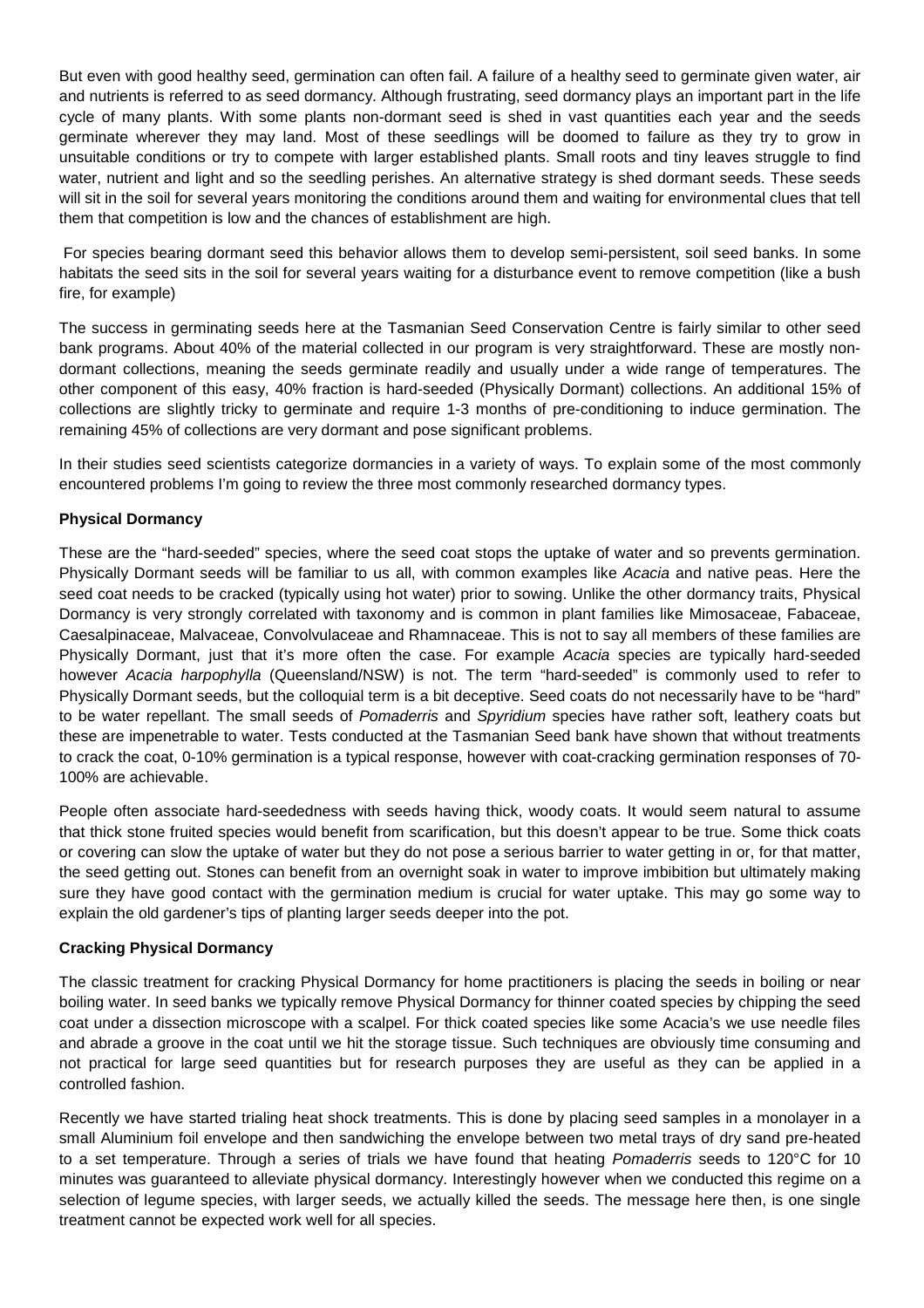## **Morphological and Physiological Dormancy**

The seeds that pose the most challenge to germinate are more than likely exhibiting what scientists refer to as Morphological Dormancy and/or Physiological Dormancy. A Morphological Dormancy is where the embryo actually matures within the seed after dispersal. This process can often take one or two seasons to take place before the embryo has developed enough to initiate germination. Physiological Dormancy is a dormancy where environmental conditions can either prime and/or trigger the germination event. For Morphological Dormancy to be resolved the seed must be imbibed (i.e. it has taken up water) as this is a growth process. For Physiological Dormancy the case is less clear but most of the processes currently identified require the seed to have taken up water and therefore be metabolically active.

Many people propagating from seed will be familiar with seeds possessing a Physiological Dormancy even if the term is new. Common examples are seeds that germinate in the Spring, but only if sown the Autumn and allowed to experience a Winter chill. The exposure of low temperatures for several weeks reduces the dormancy level in the seed so that as soon as temperatures rise (in the Spring) germination takes place. Such behavior is frequent in plants from the cold temperate regions of the Northern Hemisphere and also montane habitats around the world.

Unlike Physical Dormancy, Morphological and Physiological Dormancy are far more plastic and don't have a strong correlation to taxonomy. The depth and level of expression is also flexible and within a single species it can vary across that species distribution, but it can also be impacted by local climatic condition. This means that the dormancy level of seeds collected from a single population of a species in different years can be quite different.

## **Double trouble**

Nature being what it is dormancy types can also occur in combination. The combination of morphological and physiological dormancies (referred to as Morpho-physiological Dormancy) is not uncommon. Typically the embryo develops over one season and the embryo then initiates a Physiological dormancy and a second season then removes this barrier and germination can commence. Physically dormant seed can also possess Physiological dormancy. In these cases the seed coat needs to crack to allow water in, but germination is delayed until the seed senses that environmental conditions are right. A few of our montane legumes show this combination but it is also very common in some of our native *Pomaderris*.

Although scientists are keen to understand the nature of seed dormancy, for most practitioners knowing whether your seed possess Morphological, Physiological or Morphophysiological Dormancy is fairly esoteric. The important thing here is that unlike Physical Dormancy water can enter your seed readily, but germination will not take place unless the seed receives a specific environmental trigger or a series of environmental triggers.

## **Why do seeds have dormancy?**

For those keen to cultivate plants seed dormancy can seem like an unnecessary hurdle imposed by the plant that impedes progress. From the plants point of view however seed dormancy can be an extremely successful survival strategy. Consider for a moment the properties of a seed and those of a seedling. Typically a seed is tolerant of desiccation, has a low metabolic rate, good food reserves and hence no demand for light or nutrients. In contrast the typical seedling has no tolerance to desiccation and diminishing food reserves, balanced against tiny leaves to capture light and a rudimentary root system to supply moisture and nutrients for growth. Clearly the process of germination moves the plants from the robust form of the seed to the vulnerable form of the seedling. Germination therefore is a gamble and it's perhaps no surprise the plants have developed strategies to ensure that the seedling has the best chance of establishing.

In non-dormant species seeds will germinate wherever they land and tiny seedlings will have to compete with large established plants if they land amongst established vegetation, or if they luckily land in an open spot, hope that the surface soil moisture lasts long enough for them to establish a deeper root system. Thousand of seedlings will emerge within weeks of dispersal from the parent plant and only to perish.

Dormancy is an attempt to avoid this waste. The plants try to ensure that germination only takes place at the right time and they do this in a variety of extraordinary ways.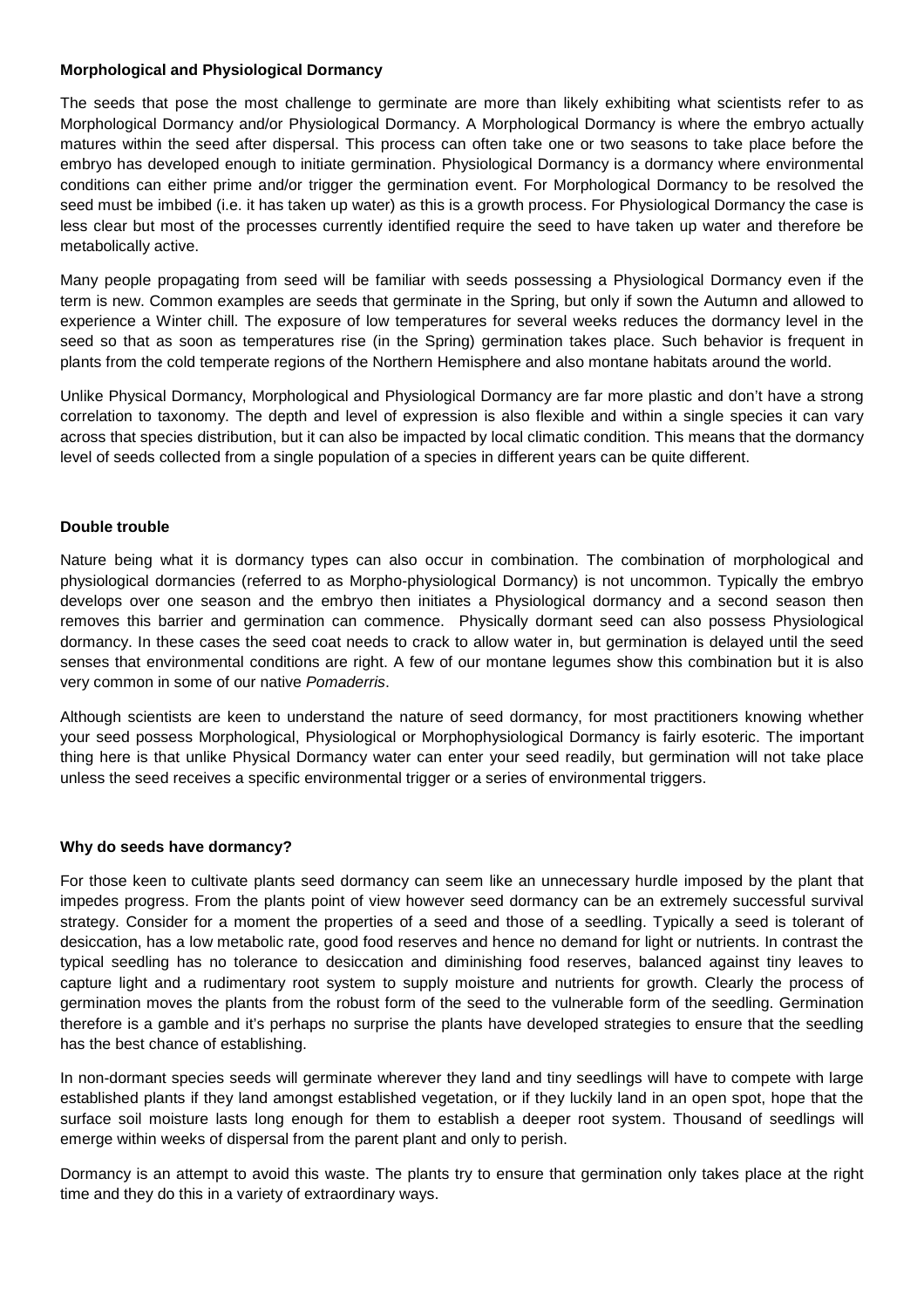## **Avoiding the competition**



There are two common mechanisms that seeds use to avoid germinating in the presence of larger, established plants and both exploit changes in the soil environment that the presence or absence of plants create. The first uses daily changes in soil temperature. Where vegetation is well established the soil surface is insulated from warming by the sun and from cooling at night. Where the soil is exposed however, the soil is heated by the sun during the day and cools at night, particularly so in the top centimeter or so. Research has shown that temperature fluctuation of over 10°C each day is often critical for germination for many species. Large temperature fluctuations may be particularly important for small seeds as this can used to discern whether they are close to the soil surface even though they may not be exposed to light.

**Figure 2.** Soil temperature fluctuations. Arable field weeds and aquatic plants often respond to fluctuating soil temperatures to ensure that they germinate in open soil or (in aquatic plants) shallow water.

Another change in the soil created by the absence of actively growing plants is an increase in soil nitrate levels. Nitrate availability is crucial for the growth of plants and within established vegetation uptake is usually high, so free nitrate in the soil will be low. Removal or loss of vegetation will often allow for a build up free nitrate from organic breakdown and other inputs. A number of plant species, particularly small seeded disturbance site herbs or ephemeral weeds, are sensitive to the presence of nitrate and this can be another big stimulant to germination.

At the seed bank we simulate these requirements in two ways. Fluctuating temperatures are created using programmable incubators that alternate temperatures on a daily cycle. The presence of nitrate is simply a matter of adding a tiny amount (0.101g in a litre of water) to our Agar dishes. Note that both of these requirements are adequately met when sowing seeds in a standard seed mix and placing outdoors or under glass. As these requirement are typically met in the natural environment we don't technically describe these traits as dormancy mechanisms. But it's useful to bear in mind that if you place your seeds in a location that actually dampens temperature fluctuations you may reduce seed germination.

In Australia's fire dominated environment it's not surprising to find many seeds that exploit the opportunities presented after a fire. A blackened soil with a fertile ash obviously provides nitrate and fluctuating temperatures. The fire event itself can also be a primer. One simple primer is the cracking of hard-seeded species by the high temperatures and this explains the rapid flush of native peas and Acacia's that follow the first good rains after a fire.

## **To be continued next edition…. James Wood**

# **The USN is on Facebook**

The Understorey Network now has its own Facebook page so if you would like to know what is planned in the way of workshops, field days, etc. then all you have to do is "search" for "Understorey Network" and our page will magically appear. It can also act as a conduit for discussion, for example, how your plants are growing (or not), problems you might have with propagation, taking cuttings, etc. You do need to be a member of Facebook to be able to access the discussion page or make a comment. It is easy to sign up with Facebook if you so wish.

It would be good if you could "like" us. I am told that as we are an organisation we cannot have 'friends' but I'm not sure this is true. If anyone out there could tell me if this is really so and if not how to rectify it I'd be grateful.

Please email me, Anne Griffiths, at **brianneg1@bigpond.com Anne Griffiths**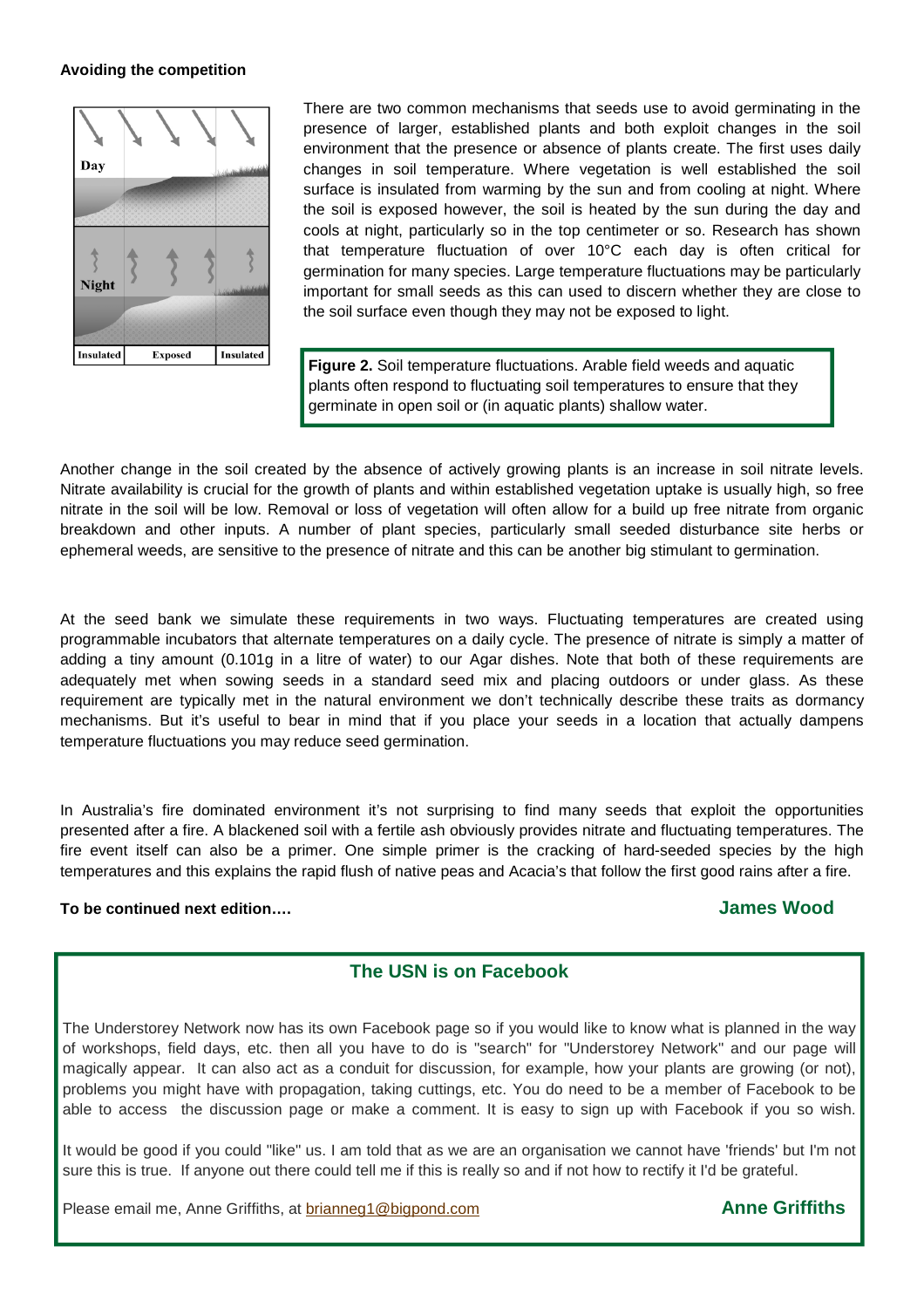# **Propagation Pointers**

| <b>Family Name:</b>                                                                                                                                                                            | Thymelaeaceae                                                                                                                                                                                                              |  |
|------------------------------------------------------------------------------------------------------------------------------------------------------------------------------------------------|----------------------------------------------------------------------------------------------------------------------------------------------------------------------------------------------------------------------------|--|
| Species Name: Pimelia nivea                                                                                                                                                                    |                                                                                                                                                                                                                            |  |
| Common Name: Round-leaf rice flower or cotton bush                                                                                                                                             |                                                                                                                                                                                                                            |  |
| Height 0.6m to 2m with 10 or more white to pinkish flowers at the end of main<br>branches.<br>Seed is in a fruit or drupe.                                                                     |                                                                                                                                                                                                                            |  |
| Widespread plant endemic to Tasmania, common on rocky hillsides up to 1000m.<br>A tough plant with tolerance of dry exposed areas.<br>Will grow in clay to loam soils and in wet to dry areas. |                                                                                                                                                                                                                            |  |
| Seed treatment                                                                                                                                                                                 | A difficult plant to grow from seed. After collecting seed let it<br>mature in its own fruit or drupe then clean seed from fruit and<br>try planting Dec-Jan and don't expect germination until the fol-<br>lowing spring. |  |
|                                                                                                                                                                                                | Treating the seed with the smoke method before sowing could<br>also help                                                                                                                                                   |  |
| Propagation notes                                                                                                                                                                              | Cuttings should strike if planted March to May but roots may<br>not appear until Sep-Oct                                                                                                                                   |  |
| Seed sowing<br>months                                                                                                                                                                          | As explained sow Dec-Jan even try also April-May as most<br>seed that comes from a drupe passes through a bird's diges-<br>tive system and is distributed onto the ground during Nov-Dec.                                  |  |
|                                                                                                                                                                                                | If using the smoke system treat the seed and sow at the time<br>already explained.                                                                                                                                         |  |
| Growers, if you have propagated this species and can further add to the information<br>provided we would very much appreciate hearing from you.                                                |                                                                                                                                                                                                                            |  |
| Please email Oliver@understorey-network.org.au                                                                                                                                                 |                                                                                                                                                                                                                            |  |

**Warner Wait**

# **USN at Agfest 2012**

Three busy days with lots of interest from the Agfest-goers in what we do, what we try to do, and how we do it. As usual the plant lists for the various Council regions were very popular, and as there were many people who want to revegetate their properties with Tasmanian plants we were able to market the USN very effectively (at least I hope so!). If the number of pamphlets we gave out is any indication, we should have an influx of new members. And again, it is the lure of the free, or at least cheap, plants that is the big drawcard.

We shared space with Tasmanian Land Care Association in their tent, and for this we are very grateful. We were able to hep each other during the busy times and Land Care and Understorey Network, with the Tasmanian Land Conservancy next door, was an excellent combination. Thank you to both those organisations for their help.



We look forward to being there again next year and will be looking for volunteers to help support our stand then. I can recommend it, it was fun.

**Annie Griffiths**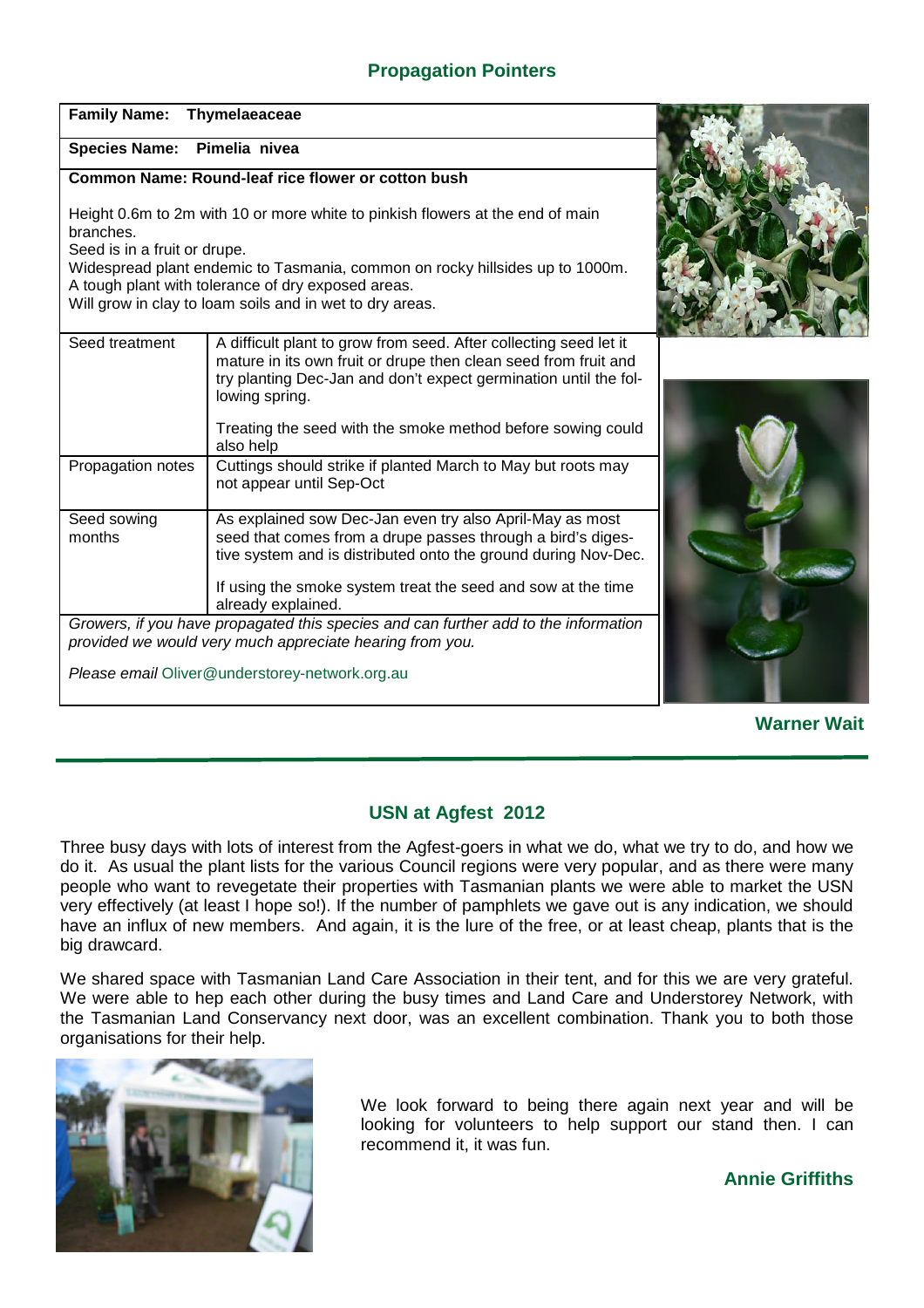## **President's Report Winter 2012**

This autumn has been a very busy time for the USN, achieving lots thanks to our coordinator and the very many volunteers who help so much. Our plants at the Tolosa nursery are looking good which contributed to our very successful plant sale in late March. We held our stall at Salamanca Markets, attended the Treadlightly Envirofest at the Hobart Botanical Gardens and also attended Agfest, sharing the Landcare tent. All stalls were successful and created lots of interest as well as gaining us some new members. Many thanks to our northern members who volunteered at Agfest.

Last month I went over to Bruny Island with Oliver and NRM South to have a look at the seed trials that have been set up. A great deal of work has been done, thanks to volunteers, in setting up several sites each one 10 meters square and each square being divided by 4 plots with a seed collecting tray in each plot. All these trial areas have had to be fenced against stock, wallabies and possums. The whole idea of the trial is to try and find ways of encouraging Eucalyptus viminalis to germinate and grow for the endangered Forty Spotted Pardalote that feeds from this particular Eucalypt.

This coming season the Understorey Network will be very busy with tree and shrub plantings on several different properties including Tinder Box and Bruny Island. This is fantastic as the main objective of the USN is to encourage people to collect seed from their local area as local plants appear to do so much better in their own area. We are always willing to help in seed collection and plant identification and once again encourage people to use local plants in shelter belts and for any degraded area that need more protection for both shelter and habitat.

We have been successful in obtaining another grant so we can continue on with our objectives and keep our full time coordinator. We are still looking for someone who can keep our Website up to date which would make it the most comprehensive site in Tasmania for plant details. We are always looking for close up photos of plants too so please send any you may have to the office.

I hope everyone has had a successful growing season and have heaps of healthy plants to plant out this winter. Please don't give up on your seed if they haven't germinated yet. I have experienced that seed sown last spring sometimes, depending on the species, won't germinate until the following year. So I wish you all well and good luck with your plantings.

## **Warner Wait**

# **Tolosa Nursery Update**

Even though I personally had a failure with my Banksia seeds , the nursery is heaving with healthy looking specimens just ready to plant out into your (or a friends) gardens. AND, what is more some of them are MY Callistemon! How about that?! So come on along to the nursery on a Monday and stock up for autumn plantings. There will also be another plant sale on July 21 for you working folk. Our willing volunteers are ready to help you pick and choose plants for your space.

I love working at the nursery with the plants (the people are quite nice too) and as a volunteer on the USN stall at the Treadlightly Festival I even got to meet a certain hero of mine, Peter Cundall. What a

man! He was so entertaining I could have listened to him "chunter on" all day. It was a fitting reward for me so soon into my Understorey Network volunteer career.

So don't be shy and retiring, get on out there and volunteer, grow, plant or buy. Every little effort counts.

> Bridget, Margaret, Anna & Sue with boxes of plants for you



**Sue Sagewood**